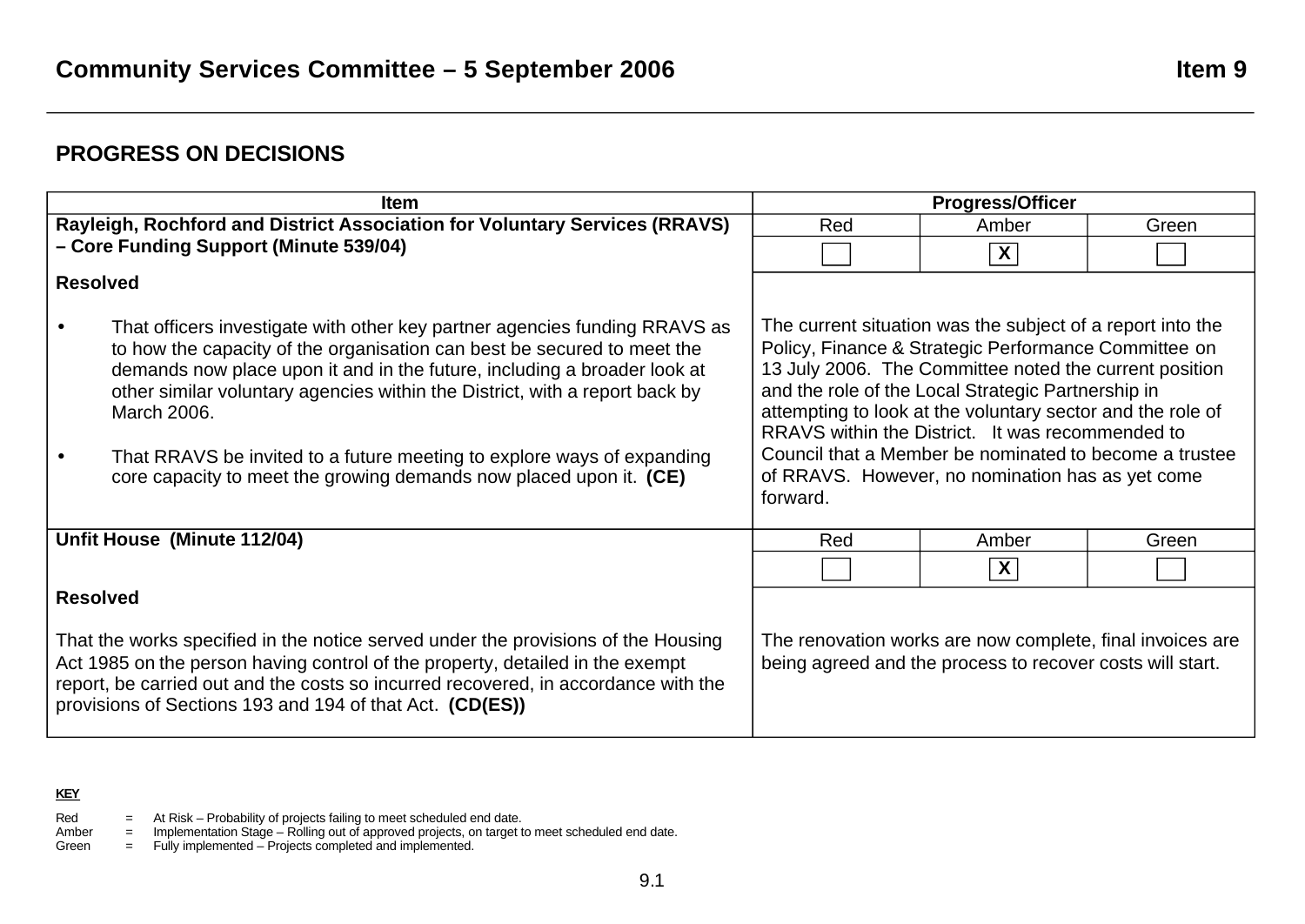| <b>Item</b>                                                                                                                                                                                      | <b>Progress/Officer</b>                                                                                                                                                |                                                                                                            |       |
|--------------------------------------------------------------------------------------------------------------------------------------------------------------------------------------------------|------------------------------------------------------------------------------------------------------------------------------------------------------------------------|------------------------------------------------------------------------------------------------------------|-------|
| Application by Rayleigh Police Division - Renewal of Dispersal Powers                                                                                                                            | Red                                                                                                                                                                    | Amber                                                                                                      | Green |
| (Minute 216/05)                                                                                                                                                                                  |                                                                                                                                                                        | $\overline{\mathbf{X}}$                                                                                    |       |
| <b>Resolved</b>                                                                                                                                                                                  |                                                                                                                                                                        |                                                                                                            |       |
| That this Committee continue to receive reports from Essex Police on the success<br>of these powers. (CE)                                                                                        | Presentation made to Policy, Finance & Strategic<br>Performance Committee in July by the Police on the new<br>Divisional Structure and the way forward (see page 9.8). |                                                                                                            |       |
| Hardwick House Site - Naming of Developments (Minute 261/05)                                                                                                                                     | Red                                                                                                                                                                    | Amber                                                                                                      | Green |
|                                                                                                                                                                                                  |                                                                                                                                                                        | $\overline{\mathbf{X}}$                                                                                    |       |
| <b>Resolved</b>                                                                                                                                                                                  |                                                                                                                                                                        |                                                                                                            |       |
| That Swan Housing Group be requested to organise a competition amongst the<br>scheme's residents to name the new older person's scheme at Dobson's Close,<br>Rayleigh. (CD(ES))                  | Competition to be organised once further residents are in<br>occupation.                                                                                               |                                                                                                            |       |
| Report of the Windmill Sub-Committee (Minute 321/05)                                                                                                                                             | Red                                                                                                                                                                    | Amber                                                                                                      | Green |
|                                                                                                                                                                                                  | $\overline{\mathbf{X}}$                                                                                                                                                |                                                                                                            |       |
| <b>Resolved</b>                                                                                                                                                                                  |                                                                                                                                                                        |                                                                                                            |       |
| That officers investigate ways and means of licensing the Windmill for weddings<br>and seek to negotiate with Holmes Place to achieve a package that will attract<br>brides and grooms. (CD(ES)) |                                                                                                                                                                        | Following a risk assessment, limiting the number of<br>people, this proposal is now not considered viable. |       |

Red  $=$  At Risk – Probability of projects failing to meet scheduled end date.

Amber = Implementation Stage – Rolling out of approved projects, on target to meet scheduled end date.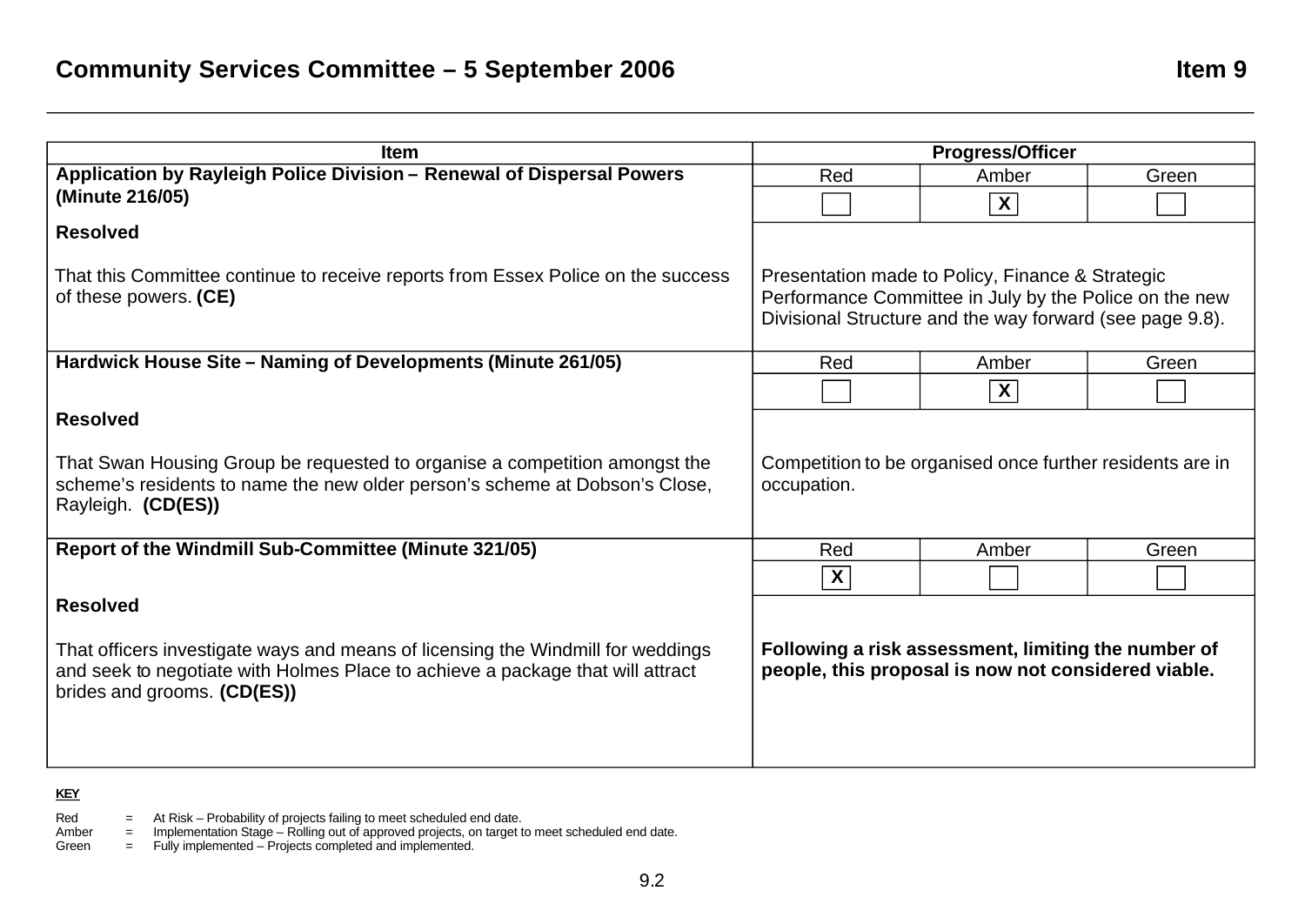| <b>Item</b>                                                                                                                                             |                                                                                                                  | <b>Progress/Officer</b>                                    |                         |
|---------------------------------------------------------------------------------------------------------------------------------------------------------|------------------------------------------------------------------------------------------------------------------|------------------------------------------------------------|-------------------------|
| Pooles Lane Playspace, Hullbridge - Proposed Extension To Playspace                                                                                     | Red                                                                                                              | Amber                                                      | Green                   |
| (Minute 322/05)                                                                                                                                         |                                                                                                                  |                                                            | $\overline{\mathbf{X}}$ |
| <b>Resolved</b>                                                                                                                                         |                                                                                                                  |                                                            |                         |
| That a press release be issued highlighting the partnership/joint funding nature of<br>this initiative. (CD(ES))                                        | Implemented.                                                                                                     |                                                            |                         |
| <b>Consultation - Skateboard Half Pipe, Clements Hall Recreation Ground</b>                                                                             | Red                                                                                                              | Amber                                                      | Green                   |
| (Minute 366/05)                                                                                                                                         |                                                                                                                  | X                                                          |                         |
| <b>Resolved</b>                                                                                                                                         |                                                                                                                  |                                                            |                         |
| That in the light of a limited consultation response, the Council proceed with the                                                                      | Although there is £26,000 within the budget for this                                                             |                                                            |                         |
| replacement of the half pipe skateboard facilities at the Clements Hall Recreation                                                                      |                                                                                                                  | scheme, we are seeking additional funding from CDRP        |                         |
| Ground. (CD(F&ES)) (CD(ES))                                                                                                                             |                                                                                                                  | and Parishes to provide a more comprehensive facility.     |                         |
| <b>Issues Arising From Overview And Scrutiny - Review of Partnership</b>                                                                                | Red                                                                                                              | Amber                                                      | Green                   |
| Arrangements (Minute 477/05)                                                                                                                            |                                                                                                                  | $\boldsymbol{X}$                                           |                         |
| <b>Resolved</b>                                                                                                                                         |                                                                                                                  |                                                            |                         |
| That definition's around 'partnerships' be clarified, as opposed to structures<br>$\bullet$                                                             | Recommendations being implemented. The Policy,                                                                   |                                                            |                         |
| such as 'outside bodies'.                                                                                                                               | Finance & Strategic Performance Committee considered<br>the report of the Chief Executive introducing a proposed |                                                            |                         |
| That a Council-wide 'Partnership' Guidance document be produced to<br>$\bullet$                                                                         | Partnership Guidance for Members' consideration and                                                              |                                                            |                         |
| provide a clear framework for determining whether to enter into partnership                                                                             |                                                                                                                  | approval in July. The guidance document has now been       |                         |
| arrangements and the factors to be taken into account in ensuring effective<br>partnership working. This could include a definition in relation to (1). |                                                                                                                  | agreed and will be used to aid the review of Partnerships. |                         |
| <b>KEY</b>                                                                                                                                              |                                                                                                                  |                                                            |                         |

Red  $=$  At Risk – Probability of projects failing to meet scheduled end date.

Amber = Implementation Stage – Rolling out of approved projects, on target to meet scheduled end date.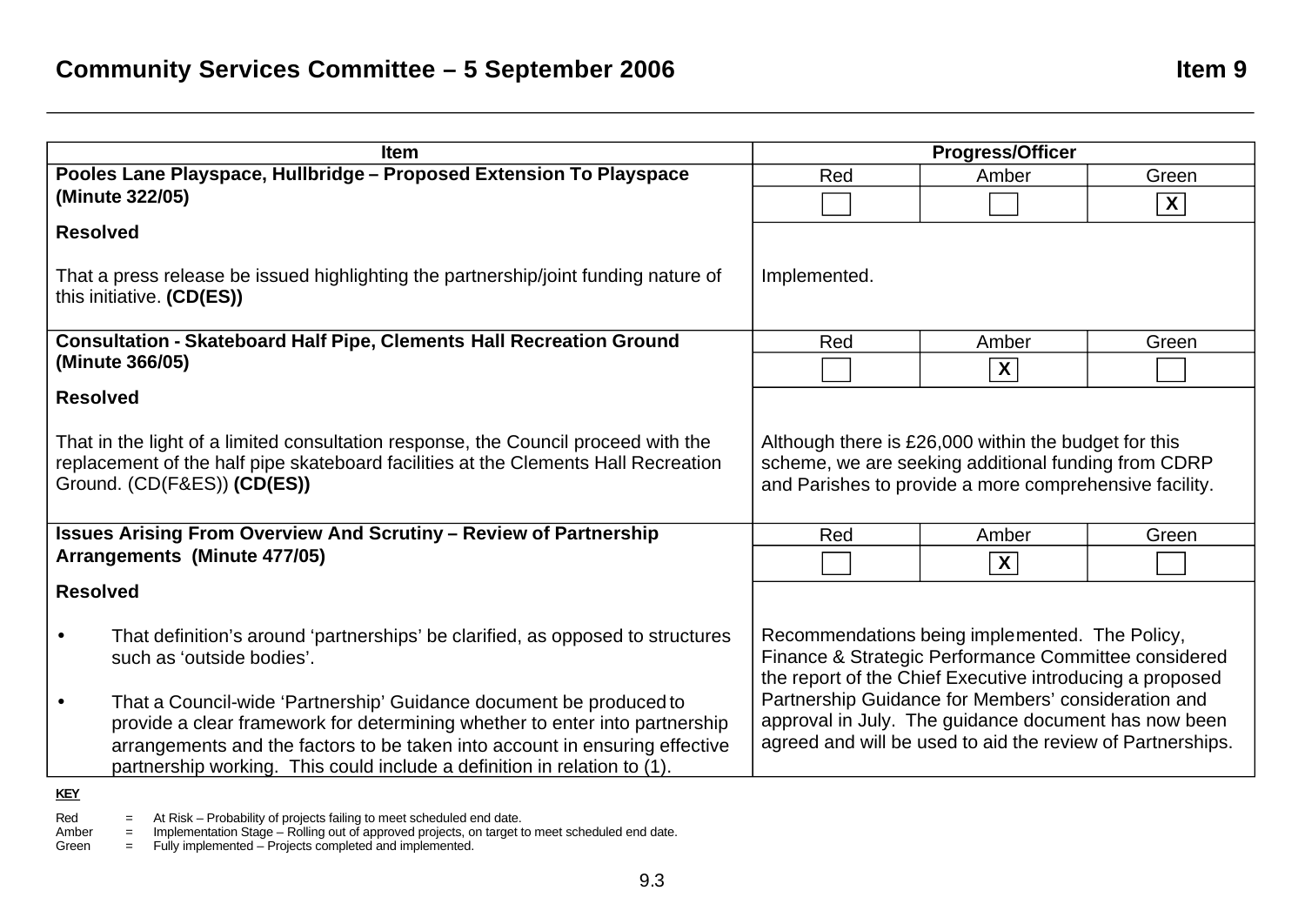| Red          | Amber | Green |
|--------------|-------|-------|
|              |       | X     |
| Implemented. |       |       |
|              |       |       |

Red  $=$  At Risk – Probability of projects failing to meet scheduled end date.

Amber = Implementation Stage – Rolling out of approved projects, on target to meet scheduled end date.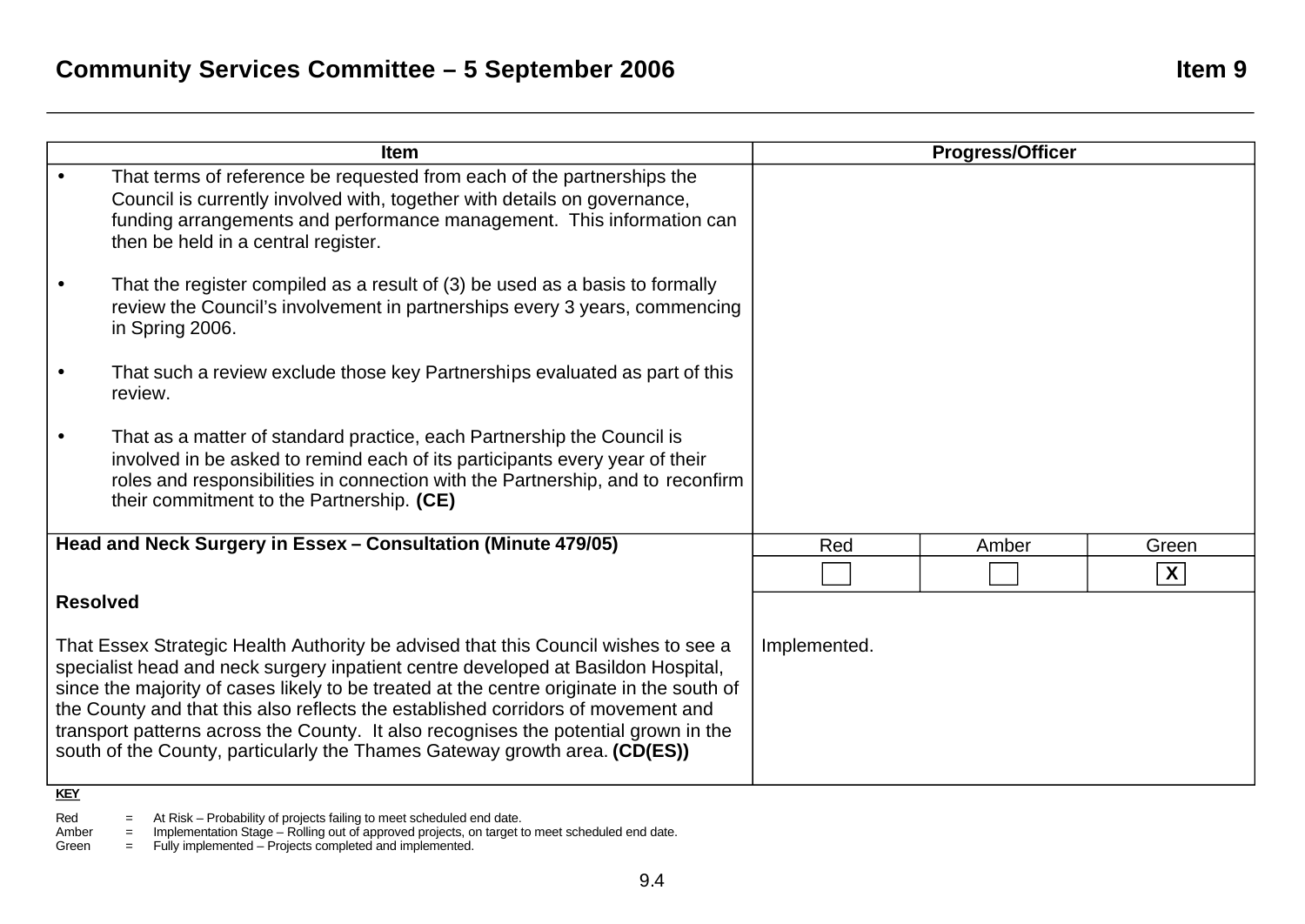| <b>Item</b>                                                                                                                                                           |              | <b>Progress/Officer</b> |       |
|-----------------------------------------------------------------------------------------------------------------------------------------------------------------------|--------------|-------------------------|-------|
| <b>Essex Supporting People - Service User Involvement Strategy</b>                                                                                                    | Red          | Amber                   | Green |
| (Minute 481/50)                                                                                                                                                       |              |                         | X     |
| <b>Resolved</b>                                                                                                                                                       |              |                         |       |
| That the Council's response to the Essex Supporting People Draft Strategy be as<br>outlined in the officer's report together with the following additional comments:- | Implemented. |                         |       |
| There needs to be a wider range of service user representative                                                                                                        |              |                         |       |
| organisations involved than was the case in the development of the<br>Supporting People 5 Year Strategy, with a more balanced coverage across<br>the County.          |              |                         |       |
| There is a lack of reference to health services, which are an integral part of<br>any support mechanism.                                                              |              |                         |       |
| The document focuses on individual needs, and does not include any<br>$\bullet$<br>reference to the requirements of families and carers. (CD(ES))                     |              |                         |       |
| Report of the Heritage Sub-Committee (Minute 482/05)                                                                                                                  | Red          | Amber                   | Green |
|                                                                                                                                                                       |              |                         | X     |
| <b>Resolved</b>                                                                                                                                                       |              |                         |       |
| That budget provision of £7,000 be requested to provide for a programme of<br>heritage events in 2006/07. (CD(ES))                                                    | Implemented. |                         |       |

- Red  $=$  At Risk Probability of projects failing to meet scheduled end date.
- Amber = Implementation Stage Rolling out of approved projects, on target to meet scheduled end date.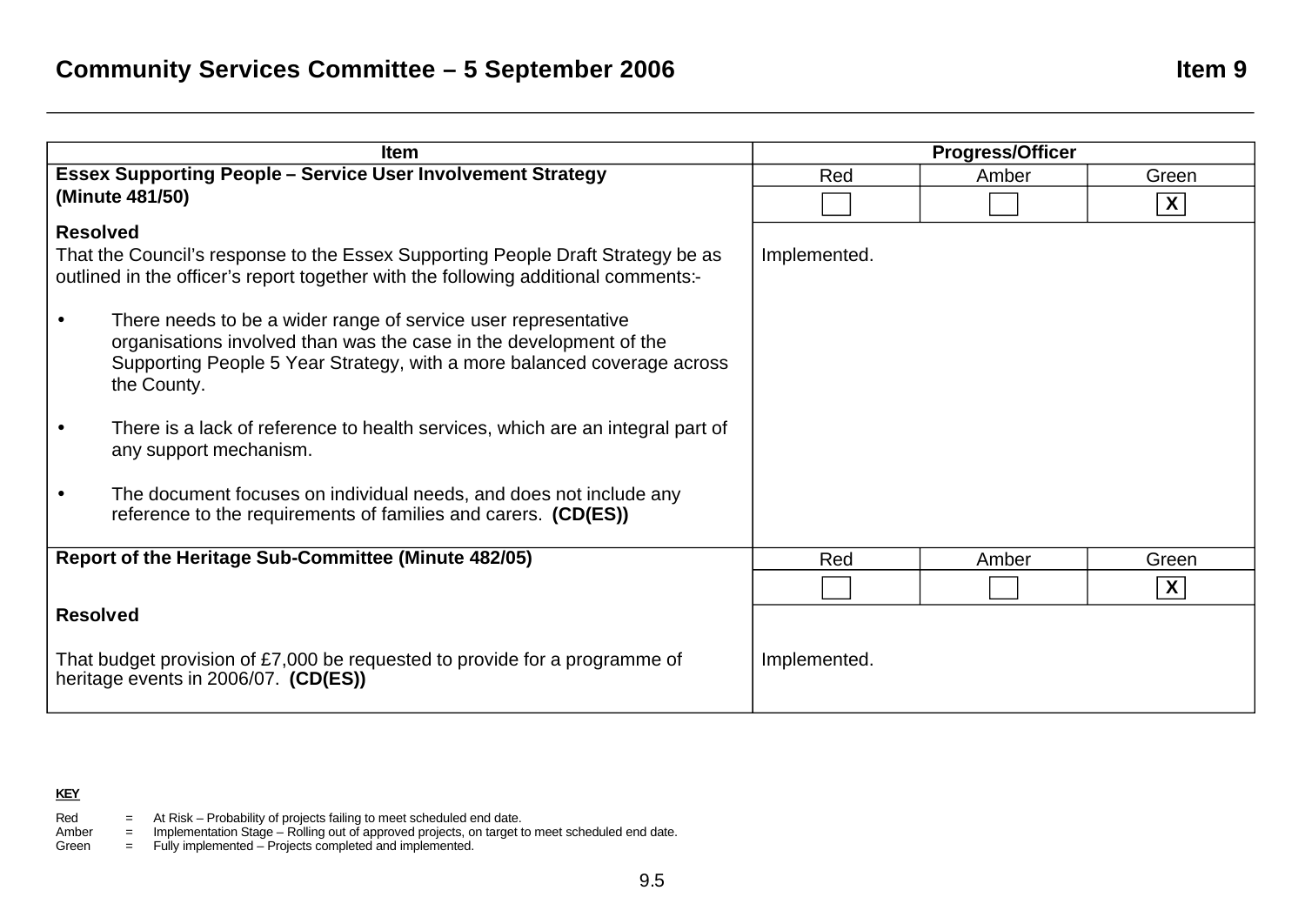|                 | <b>Item</b>                                                                                                                                                                                                                                         |             | <b>Progress/Officer</b> |                           |
|-----------------|-----------------------------------------------------------------------------------------------------------------------------------------------------------------------------------------------------------------------------------------------------|-------------|-------------------------|---------------------------|
|                 | Report of the Windmill Sub-Committee (Minute 483/05)                                                                                                                                                                                                | Red         | Amber                   | Green                     |
|                 |                                                                                                                                                                                                                                                     |             |                         | $\boldsymbol{\mathsf{X}}$ |
| <b>Resolved</b> |                                                                                                                                                                                                                                                     |             |                         |                           |
| (1)             | That the progress of the development of the Windmill project be noted.                                                                                                                                                                              |             |                         |                           |
| (2)             | That the principle of management arrangements, as set out in the appendix<br>to the officer's report, be agreed, subject to the amendments listed below<br>and that final negotiations proceed with the other parties involved:-                    |             |                         |                           |
|                 | That membership of the Management Group include two Members of<br>Rochford District Council and one Member of Rayleigh Town Council.                                                                                                                | Implemented |                         |                           |
|                 | Section 4 of the Agreement should be re-titled to reflect that it is a<br>summary of the aspirations of the Management Group with respect to<br>Rayleigh Windmill.                                                                                  | Implemented |                         |                           |
|                 | In item 4.2, "registered museum" should be replaced by "accredited<br>museum".                                                                                                                                                                      | Implemented |                         |                           |
|                 | In item 4.3, the first sentence of the second paragraph should read:<br>"The National Trust Local Committee will also seek to maintain and<br>enhance its existing Guardianship Scheme and reach other schools by<br>means of a range of activities | Implemented |                         |                           |

- Red  $=$  At Risk Probability of projects failing to meet scheduled end date.
- Amber = Implementation Stage Rolling out of approved projects, on target to meet scheduled end date.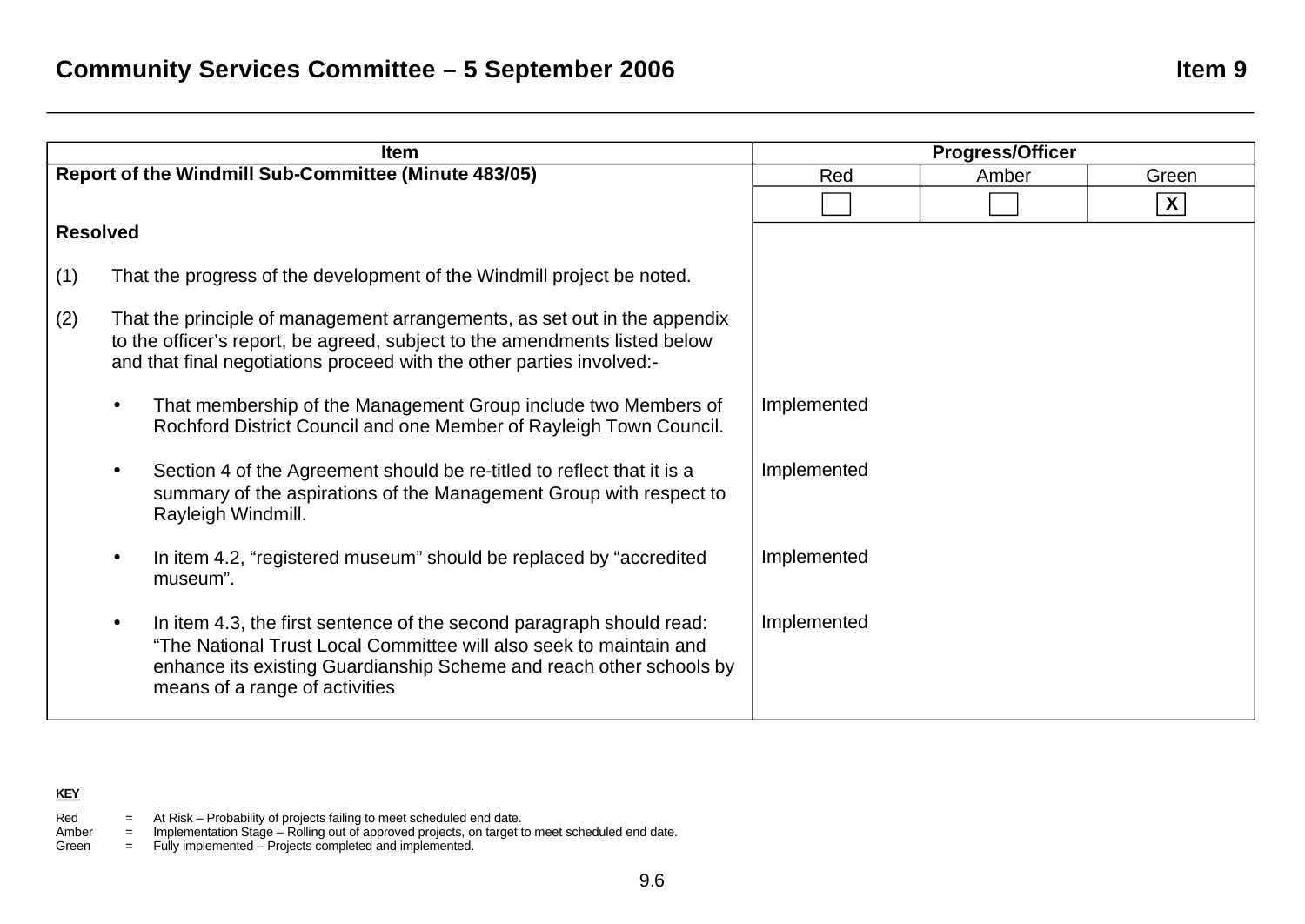|                 | <b>Item</b>                                                                                                                                                                                                                                                                                   | <b>Progress/Officer</b>                                        |  |  |
|-----------------|-----------------------------------------------------------------------------------------------------------------------------------------------------------------------------------------------------------------------------------------------------------------------------------------------|----------------------------------------------------------------|--|--|
| (3)             | That the appointment of a consultant be agreed to design the interior of the<br>Windmill display system, subject to a successful outcome of the bid to<br>Thames Gateway South Essex.                                                                                                         | Awaiting outcome of bid.                                       |  |  |
| (4)             | That the commercial rate for hiring the Windmill should be set initially at<br>£17.00 for 3 hours, doubled as set out in the budget book, per floor of the<br>Windmill and that the Management Group should determine a reduced<br>charging policy for charities and community organisations. | Implemented.                                                   |  |  |
| (5)             | That a new lease be drawn up for the Historical Society of Rayleigh, at a<br>cost of £500 per annum, to be grant funded each year by Rochford District<br>Council.                                                                                                                            | Further report will be made to Members to reduce the<br>costs. |  |  |
| (6)             | That officers liaise with the Historical Society of Rayleigh to explore the<br>possibility of a temporary museum exhibition being developed, to be placed<br>in the Windmill early in the New Year. (CD(ES))                                                                                  | Implemented.                                                   |  |  |
|                 | Application by Rayleigh Police Division - Renewal of Dispersal Powers                                                                                                                                                                                                                         | Red<br>Green<br>Amber                                          |  |  |
|                 | (Minute 216/05)                                                                                                                                                                                                                                                                               | $\boldsymbol{X}$                                               |  |  |
| <b>Resolved</b> |                                                                                                                                                                                                                                                                                               |                                                                |  |  |
|                 | That a senior ranking Police Officer be invited to a meeting of an appropriate<br>Committee to advise Members on how the new policing arrangements will affect the<br>local community. (CE)                                                                                                   | Implemented.                                                   |  |  |

- Red  $=$  At Risk Probability of projects failing to meet scheduled end date.
- Amber = Implementation Stage Rolling out of approved projects, on target to meet scheduled end date.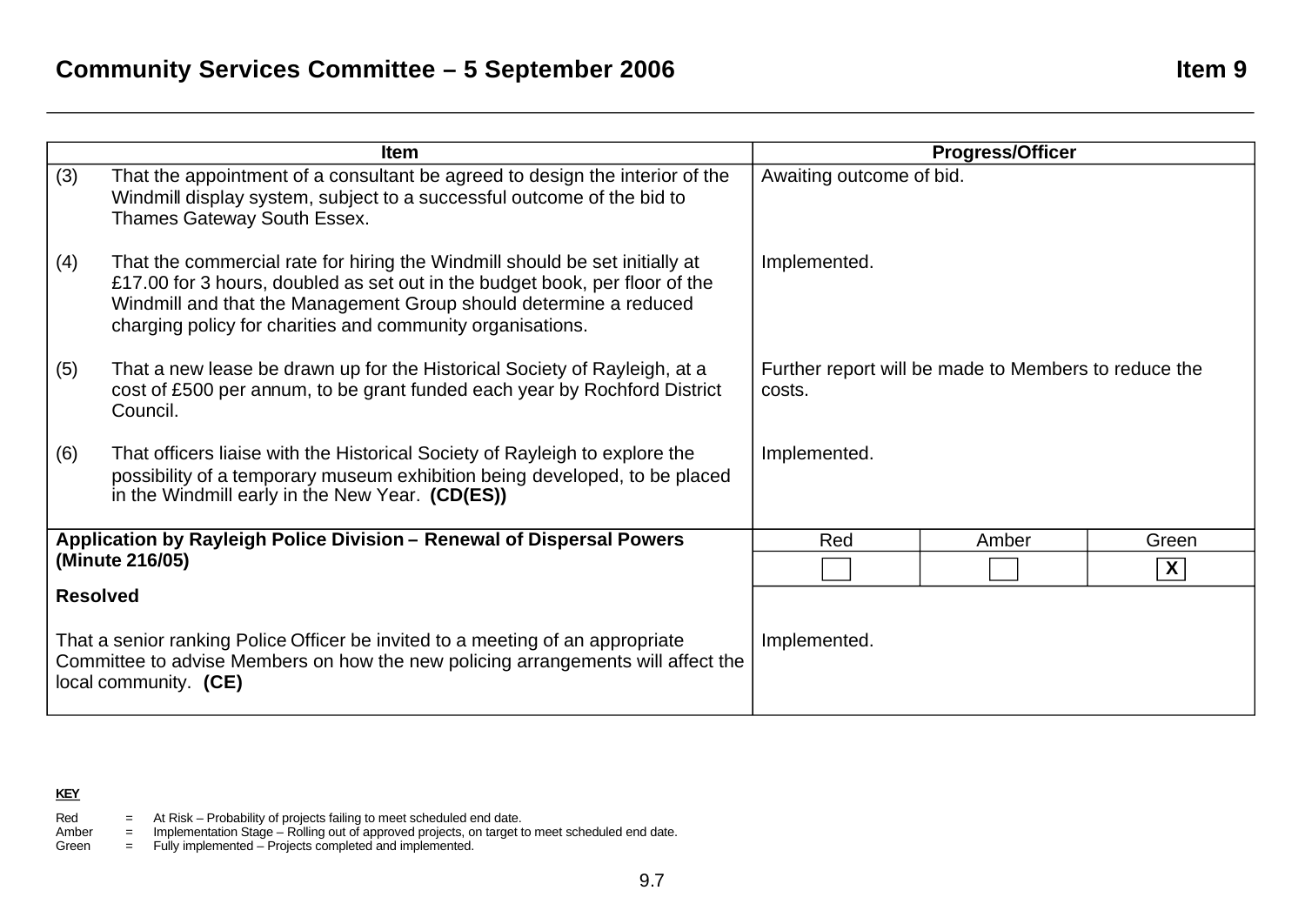| <b>Item</b>                                                                                                                                                                                   |                     | <b>Progress/Officer</b>   |                  |
|-----------------------------------------------------------------------------------------------------------------------------------------------------------------------------------------------|---------------------|---------------------------|------------------|
| Report of the Windmill Sub-Committee (Minute 321/05)                                                                                                                                          | Red                 | Amber                     | Green            |
|                                                                                                                                                                                               |                     |                           | $\boldsymbol{X}$ |
| <b>Resolved</b>                                                                                                                                                                               |                     |                           |                  |
| That the official opening of The Windmill, Rayleigh, take place on 1 June 2006.<br>(CD(ES))                                                                                                   | Implemented.        |                           |                  |
| Housing Capital Programme - Lifts in Sheltered Housing Schemes                                                                                                                                | Red                 | Amber                     | Green            |
| (Minute 116/06)                                                                                                                                                                               |                     |                           | X                |
| <b>Resolved</b>                                                                                                                                                                               |                     |                           |                  |
| That the HRA Capital Programme item for kitchen replacements be reduced by<br>£62,000 to accommodate lift replacements at Britton Court and Chignal House.<br>(CD(ES))                        | Implemented.        |                           |                  |
| Land at Hartford Close, Rayleigh (Minute 117/06)                                                                                                                                              | Red                 | Amber                     | Green            |
|                                                                                                                                                                                               |                     | $\boldsymbol{\mathsf{X}}$ |                  |
| <b>Resolved</b>                                                                                                                                                                               |                     |                           |                  |
| That the Council seeks valuation of the land and that the Head of Legal Services<br>arranges for the sale to the owner of 16 Hartford Close, Rayleigh on terms to be<br>agreed. (CD(ES))/HLS) | Awaiting valuation. |                           |                  |

- Red  $=$  At Risk Probability of projects failing to meet scheduled end date.
- Amber = Implementation Stage Rolling out of approved projects, on target to meet scheduled end date.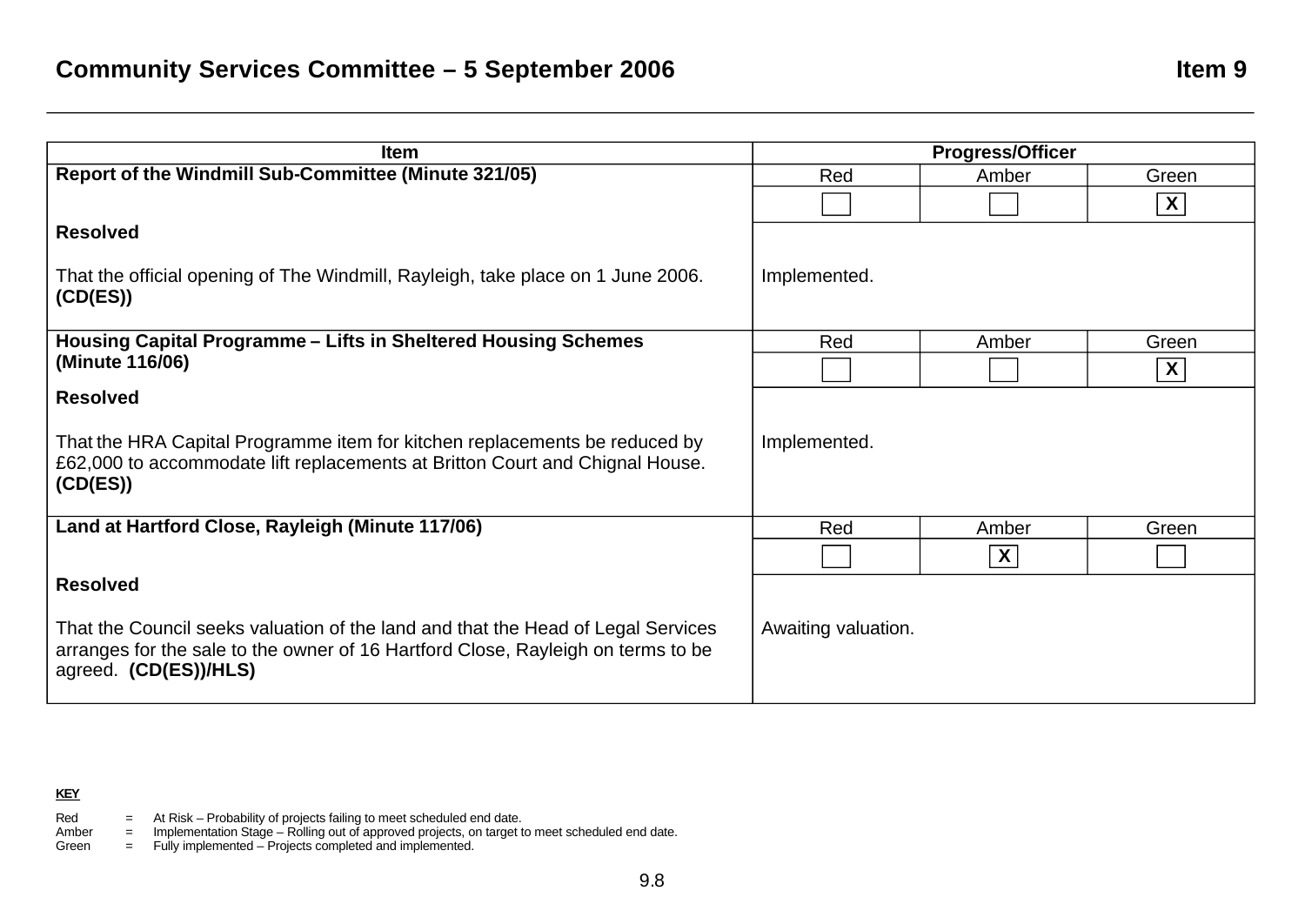| <b>Item</b>                                                                                                                                                                                                                                                                                                                                                                                                                                                                     |              | <b>Progress/Officer</b>            |                         |
|---------------------------------------------------------------------------------------------------------------------------------------------------------------------------------------------------------------------------------------------------------------------------------------------------------------------------------------------------------------------------------------------------------------------------------------------------------------------------------|--------------|------------------------------------|-------------------------|
| <b>Caravan Site Licence Conditions - Update (Minute 119/06)</b>                                                                                                                                                                                                                                                                                                                                                                                                                 | Red          | Amber                              | Green                   |
|                                                                                                                                                                                                                                                                                                                                                                                                                                                                                 |              |                                    | $\overline{\mathbf{X}}$ |
| <b>Resolved</b>                                                                                                                                                                                                                                                                                                                                                                                                                                                                 |              |                                    |                         |
| That, having regard to the advice received from Essex Fire and Rescue Service, no<br>prosecution be taken regarding the breaches of caravan site licence conditions<br>detailed in the exempt report but that the site licence holder be advised of the need<br>to ensure full compliance at such time as each mobile home is replaced or there is<br>a change of occupier, and that compliance and any changes to site conditions be<br>monitored during inspections. (CD(ES)) | Implemented. |                                    |                         |
| Housing Inspectorate – Report on General Fund Housing Services                                                                                                                                                                                                                                                                                                                                                                                                                  | Red          | Amber                              | Green                   |
| (Minute 176/06)                                                                                                                                                                                                                                                                                                                                                                                                                                                                 |              | X                                  |                         |
| <b>Resolved</b>                                                                                                                                                                                                                                                                                                                                                                                                                                                                 |              |                                    |                         |
| That the recommendations from the Housing Inspectorate be adopted, as set out in<br>the appendix 2 to this report. $(CD(ES))$                                                                                                                                                                                                                                                                                                                                                   |              | Recommendations being implemented. |                         |
| Land off Orchard Avenue and Rear of Weir Gardens, Rayleigh                                                                                                                                                                                                                                                                                                                                                                                                                      | Red          | Amber                              | Green                   |
| (Minute 178/06)                                                                                                                                                                                                                                                                                                                                                                                                                                                                 |              |                                    | $\boldsymbol{X}$        |
| <b>Resolved</b>                                                                                                                                                                                                                                                                                                                                                                                                                                                                 |              |                                    |                         |
| That the request to sell the plots of land at the end of the gardens of numbers 37,<br>41 and 43 Weir Gardens be refused. (CD(ES))                                                                                                                                                                                                                                                                                                                                              | Implemented. |                                    |                         |

Red  $=$  At Risk – Probability of projects failing to meet scheduled end date.

Amber = Implementation Stage – Rolling out of approved projects, on target to meet scheduled end date.